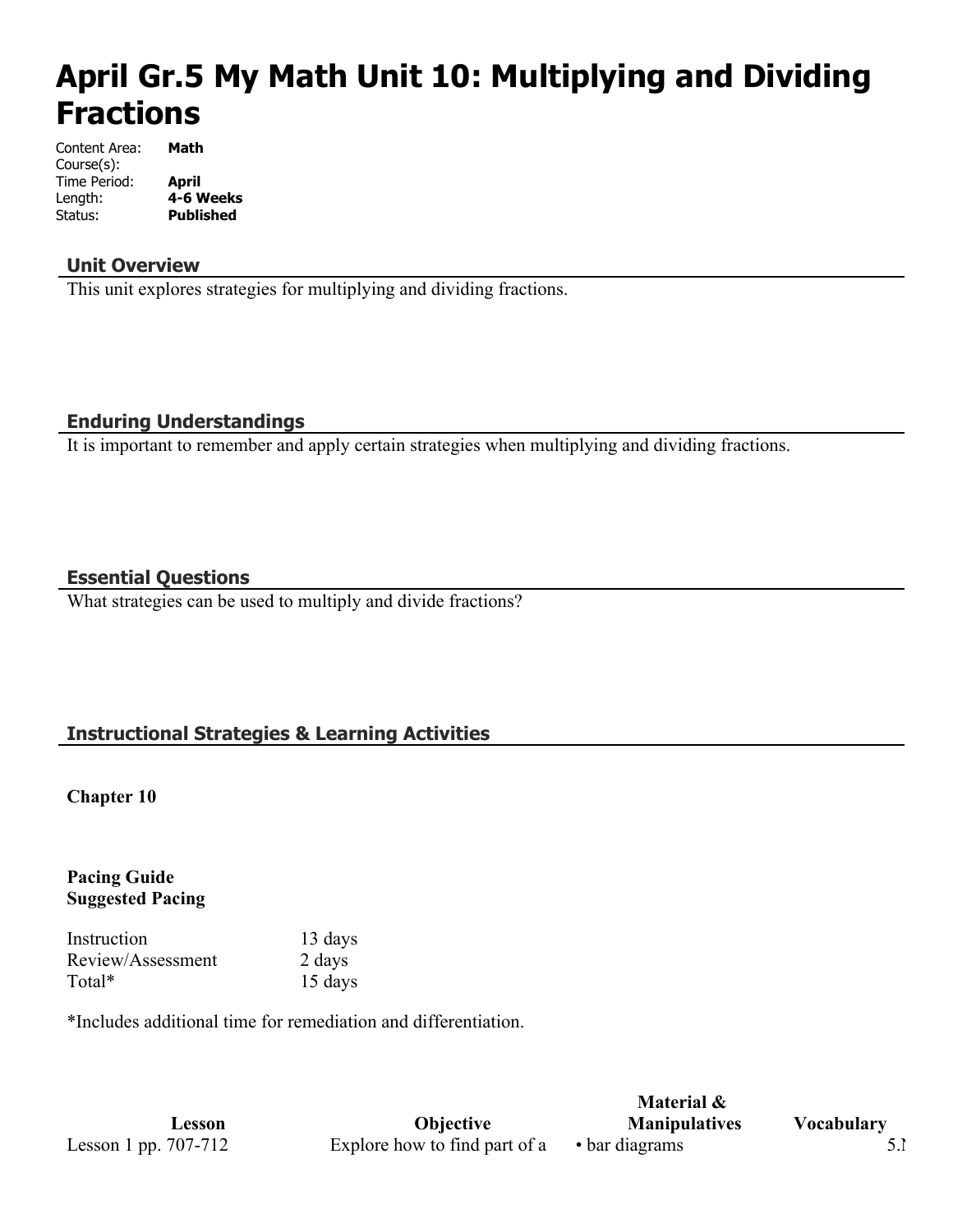| Hands On: Part of a Number                                  | number.                            |                               | 5.1<br>5.1 |
|-------------------------------------------------------------|------------------------------------|-------------------------------|------------|
|                                                             |                                    |                               | M          |
|                                                             |                                    |                               | M          |
|                                                             |                                    |                               | 2,         |
| Lesson 2 pp. 713-718                                        | Estimate products of fractions     | • bar diagrams                | 5.1        |
| Estimate Products of Fractions using compatible numbers and |                                    | • number lines                | 5.1        |
|                                                             | rounding.                          | • counters                    | 5.1        |
|                                                             |                                    |                               | M          |
|                                                             |                                    |                               | M          |
|                                                             |                                    |                               | 1,         |
| Lesson 3 pp. 719-724                                        | Explore multiplying whole          | • fraction tiles              | 5.1        |
| <b>Hands On: Model Fraction</b>                             | numbers and fractions using        | • crayons or colored pencils  | 5.1        |
| <b>Multiplication</b>                                       | models.                            |                               | 5.1        |
|                                                             |                                    |                               | M          |
|                                                             |                                    |                               | M          |
|                                                             |                                    |                               | 1,         |
| Lesson 4 pp. 725-730                                        | Multiply whole numbers and         | • play money: quarters        | 5.1        |
| <b>Multiply Whole Numbers and</b>                           | fractions.                         |                               | 5.1        |
| <b>Fractions</b>                                            |                                    |                               | 5.1        |
|                                                             |                                    |                               | M          |
|                                                             |                                    |                               | M          |
|                                                             |                                    |                               | 1,         |
| <b>Check My Progress</b><br>Lesson 5 pp. 733-738            | Explore using models to            | • crayons or colored pencils  | 5.1        |
| <b>Hands On: Use Models to</b>                              | multiply a fraction by a fraction. |                               | 5.1        |
| <b>Multiply Fractions</b>                                   |                                    |                               | 5.1        |
|                                                             |                                    |                               | M          |
|                                                             |                                    |                               | M          |
|                                                             |                                    |                               | 1,         |
| Lesson 6 pp. 739-744                                        | Multiply fractions.                | • round yellow, blue, and red | 5.1        |
| <b>Multiply Fractions</b>                                   |                                    | tiles                         | 5.1        |
|                                                             |                                    | • crayons or colored pencils  | 5.1        |
|                                                             |                                    |                               | 5.1        |
|                                                             |                                    |                               | 5.1        |
|                                                             |                                    |                               | 5.1        |
|                                                             |                                    |                               | M          |
|                                                             |                                    |                               | M          |
|                                                             |                                    |                               | 1,         |
| Lesson 7 pp. 745-750                                        | Multiply mixed numbers.            | • fraction tiles              | 5.1        |
| <b>Multiply Mixed Numbers</b>                               |                                    | • crayons or colored pencils  |            |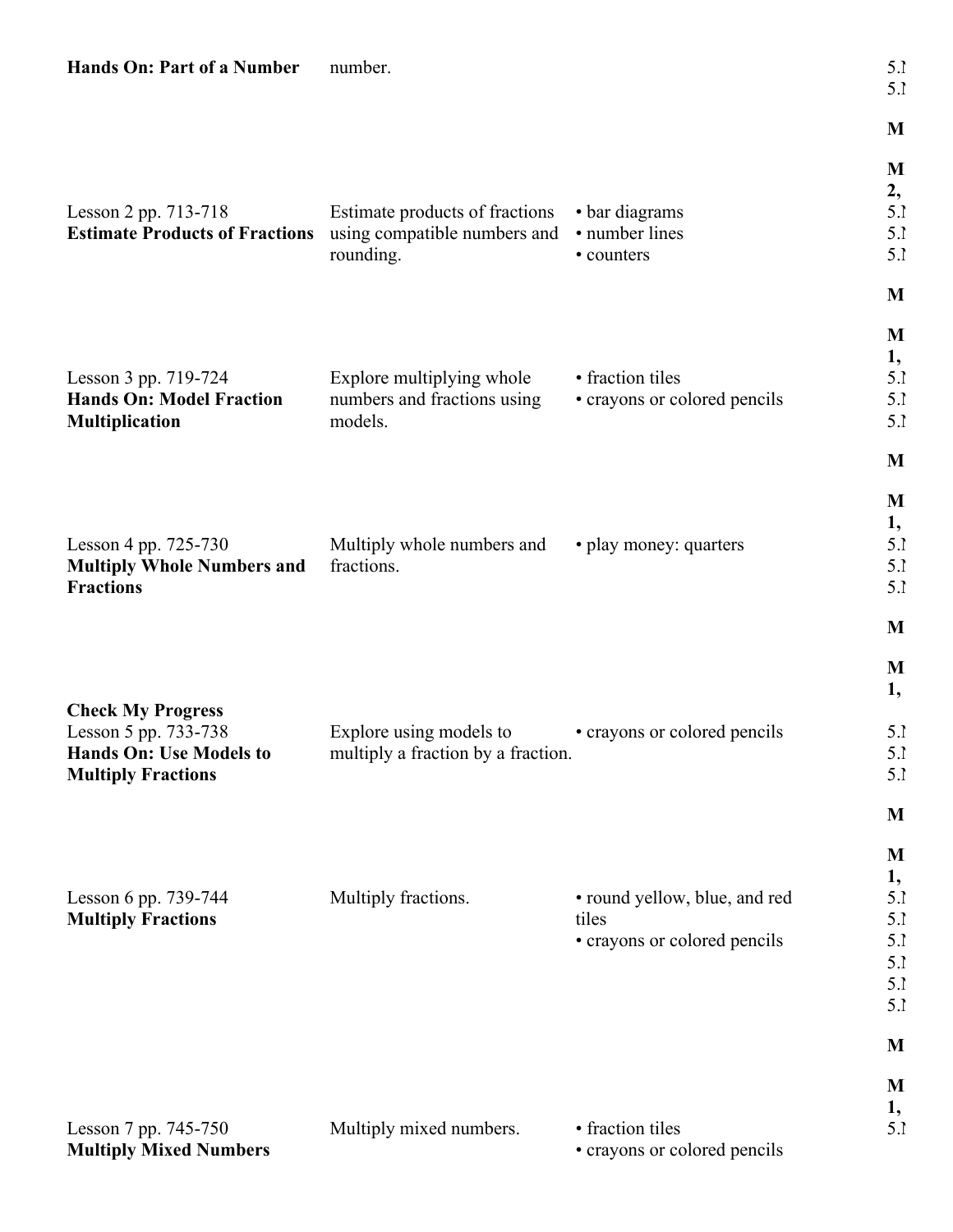|                                                                                         |                              |                  |          | M            |
|-----------------------------------------------------------------------------------------|------------------------------|------------------|----------|--------------|
|                                                                                         |                              |                  |          | 1,           |
| Lesson 8 pp. 751-756                                                                    | Interpret multiplication of  | • number lines   | scaling  | 5.1          |
| <b>Hands On: Multiplication as</b>                                                      | fractions as scaling.        |                  |          | 5.1          |
| <b>Scaling</b>                                                                          |                              |                  |          | 5.1          |
|                                                                                         |                              |                  |          | 5.1          |
|                                                                                         |                              |                  |          | M            |
|                                                                                         |                              |                  |          | M            |
| <b>Check My Progress</b>                                                                |                              |                  |          | 1,           |
|                                                                                         |                              |                  |          | 5.1          |
|                                                                                         |                              |                  |          | 5.1          |
|                                                                                         |                              |                  |          | 5.1          |
|                                                                                         |                              |                  |          | 5.1          |
| Lesson 9 pp. 759-784                                                                    |                              |                  |          | M            |
| Hands On: Division with Unit                                                            | Divide whole numbers by unit |                  | unit     | M            |
| <b>Fractions</b>                                                                        | fractions using models.      | • fraction tiles | fraction | 1,           |
|                                                                                         |                              |                  |          | 5.1          |
|                                                                                         |                              |                  |          | 5.1          |
|                                                                                         |                              |                  |          | 5.1          |
|                                                                                         |                              |                  |          |              |
| Lesson 10 pp. 765-770                                                                   | Use bar diagrams to divide   |                  |          | M            |
| Divide Whole Numbers by Unit whole numbers by unit                                      |                              | • bar diagrams   | unit     | M            |
| <b>Fractions</b>                                                                        | fractions.                   | • fraction tiles | fraction | 2,           |
|                                                                                         |                              |                  |          | 5.1          |
|                                                                                         |                              |                  |          | 5.1          |
|                                                                                         |                              |                  |          | 5.1          |
|                                                                                         |                              |                  |          | $\mathbf{M}$ |
| Lesson 11 pp. 771-776<br>Divide Unit Fractions by Whole Use bar diagrams to divide unit |                              |                  |          | M            |
| <b>Numbers</b>                                                                          | fractions by whole numbers.  | • bar diagrams   |          | 3,           |
|                                                                                         |                              |                  |          | 5.1          |
|                                                                                         |                              |                  |          | 5.1          |
|                                                                                         |                              |                  |          | 5.1          |
|                                                                                         |                              |                  |          | 5.1          |
|                                                                                         |                              |                  |          | 5.1          |
|                                                                                         |                              |                  |          | 5.1          |
|                                                                                         |                              |                  |          |              |
| Lesson 12 pp. 777-782                                                                   |                              |                  |          | M            |
| <b>Problem-Solving Investigation:</b>                                                   | Solve problems by drawing a  |                  |          | M            |
| Draw a Diagram                                                                          | diagram.                     | • bar diagrams   |          | 1,           |

 $\mathbf M$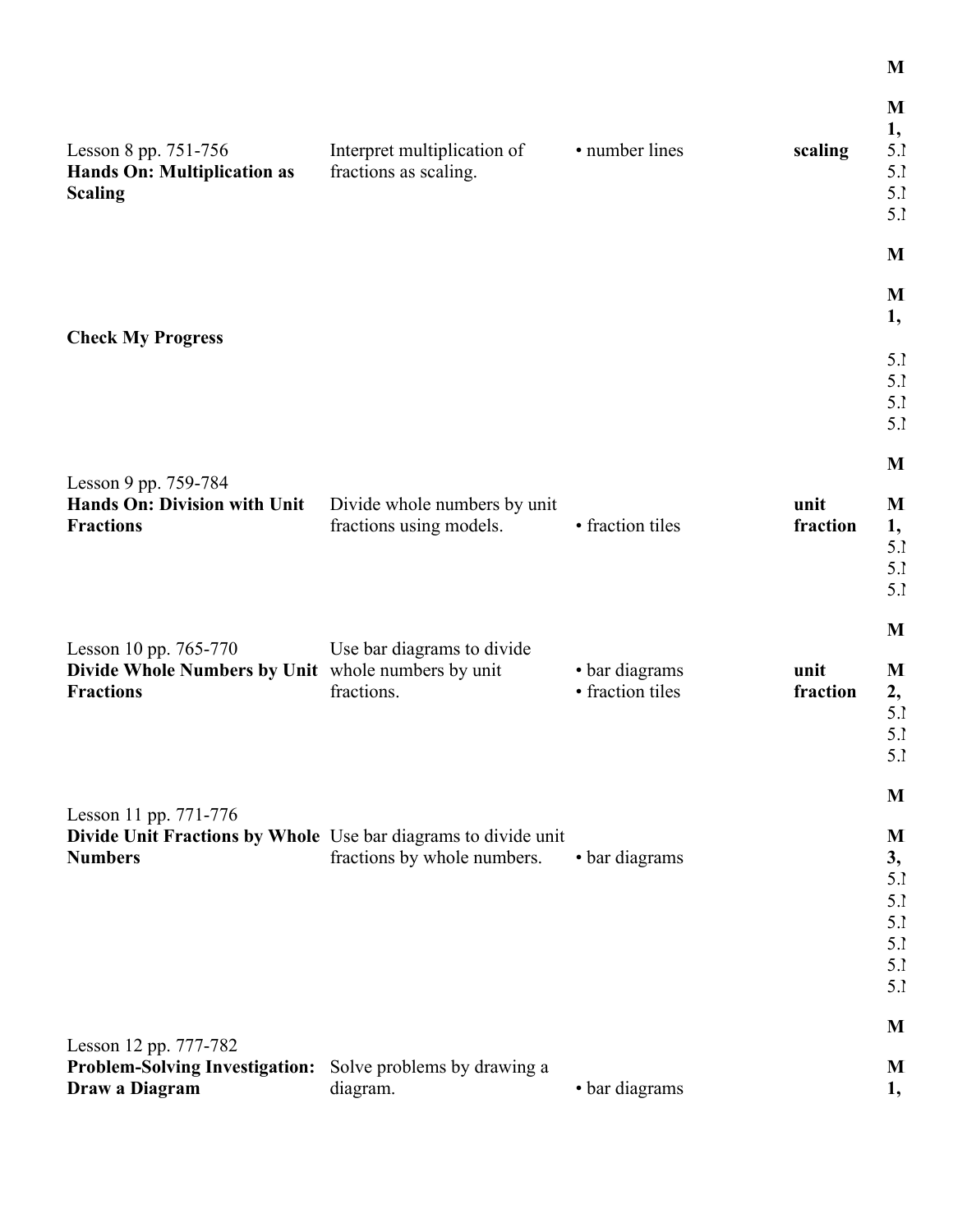# **Integration of Career Readiness, Life Literacies and Key Skills**

Students will work in cooperative groups to solve problems. Students will interact with the Smartboard to enhance the learning process.

| TECH.9.4.5.DC.4      | Model safe, legal, and ethical behavior when using online or offline technology (e.g.,<br>$8.1.5.NI.2$ ).                                                                                         |
|----------------------|---------------------------------------------------------------------------------------------------------------------------------------------------------------------------------------------------|
| TECH.9.4.5.CT.4      | Apply critical thinking and problem-solving strategies to different types of problems such<br>as personal, academic, community and global (e.g., 6.1.5. Civics CM.3).                             |
| <b>TECH.9.4.5.CT</b> | Critical Thinking and Problem-solving                                                                                                                                                             |
| <b>WRK.9.2.5.CAP</b> | Career Awareness and Planning                                                                                                                                                                     |
| WRK.9.2.5.CAP.1      | Evaluate personal likes and dislikes and identify careers that might be suited to personal<br>likes.                                                                                              |
| WRK.9.2.5.CAP.2      | Identify how you might like to earn an income.                                                                                                                                                    |
| WRK.9.2.5.CAP.3      | Identify qualifications needed to pursue traditional and non-traditional careers and<br>occupations.                                                                                              |
| WRK.9.2.5.CAP.4      | Explain the reasons why some jobs and careers require specific training, skills, and<br>certification (e.g., life guards, child care, medicine, education) and examples of these<br>requirements. |

# **Technology and Design Integration**

Students will interact with the Smartboard to enhance the learning process. Students will supplement with educational, web-based. interactive games as needed.

|                   | Data can be organized, displayed, and presented to highlight relationships.                                        |
|-------------------|--------------------------------------------------------------------------------------------------------------------|
| CS.3-5.8.1.5.DA.1 | Collect, organize, and display data in order to highlight relationships or support a claim.                        |
| CS.3-5.8.1.5.CS.3 | Identify potential solutions for simple hardware and software problems using common<br>troubleshooting strategies. |
| $CS.3-5.DA$       | Data & Analysis                                                                                                    |

#### **Interdisciplinary Connections**

Students read, write, and draw throughout this unit.

| LA.RL.5.4  | Determine the meaning of words and phrases as they are used in a text, including<br>figurative language such as metaphors and similes. |
|------------|----------------------------------------------------------------------------------------------------------------------------------------|
| LA.RI.5.10 | By the end of year, read and comprehend literary nonfiction at grade level text-complexity<br>or above, with scaffolding as needed.    |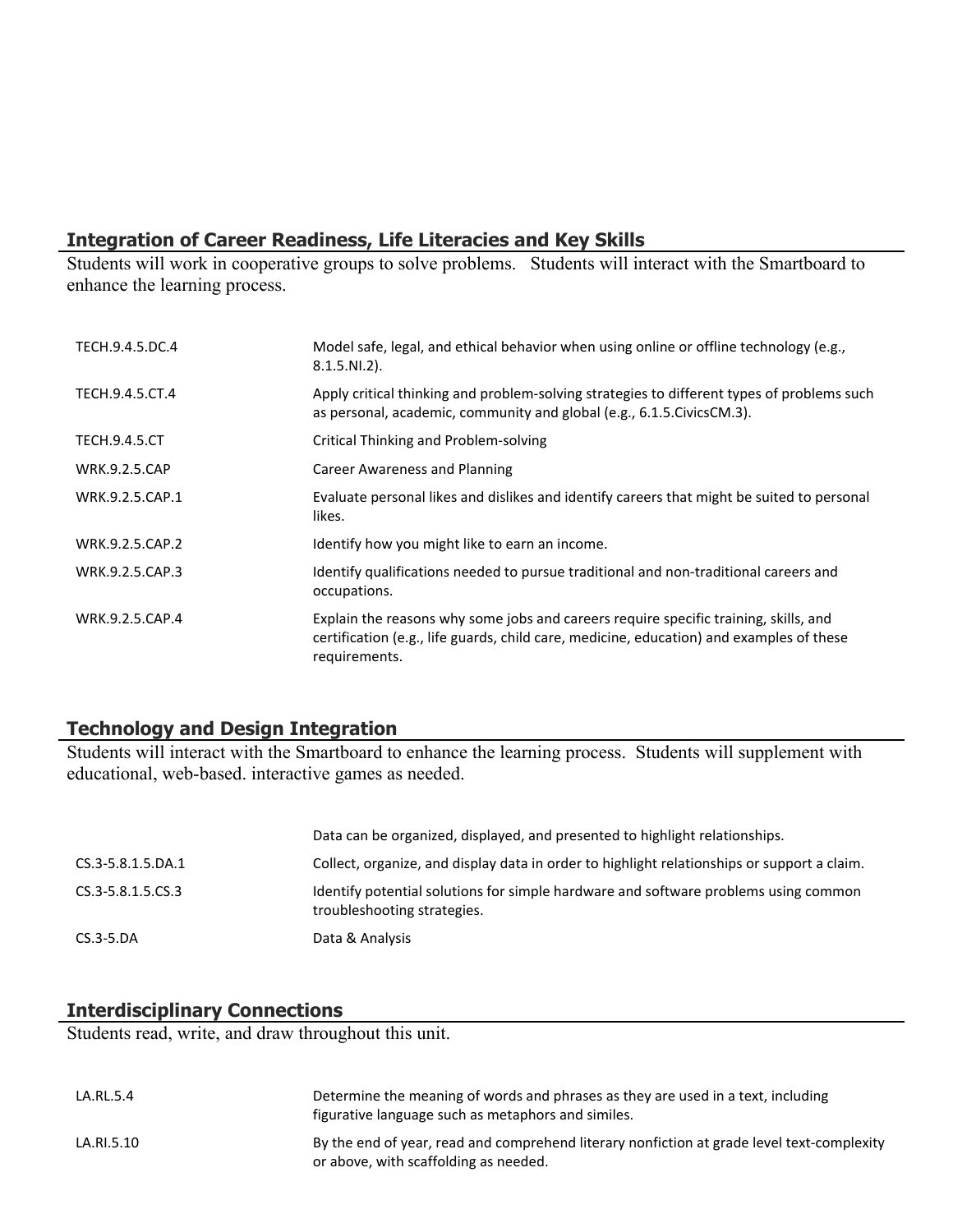| LA.RF.5.4   | Read with sufficient accuracy and fluency to support comprehension.                                                                       |
|-------------|-------------------------------------------------------------------------------------------------------------------------------------------|
| LA.RF.5.4.A | Read grade-level text with purpose and understanding.                                                                                     |
| LA.RI.5.4   | Determine the meaning of general academic and domain-specific words and phrases in a<br>text relevant to a grade 5 topic or subject area. |

## **Differentiation**

Differentiation:

- Use of different resources to match the readiness levels of the students when working on the activities in the daily lessons.
- Respond to students' needs for reteaching, reinforcing, and extending learning.
- Use of a variety of instructional strategies to engage students in learning.
- Question prompts to promote student engagement
- Small group settings as needed for specific skills
- Use discussion to promote collaboration among students
- Integrate technology to offer varied learning experiences
- Adjust instruction based on formative tasks/assessments

#### **Modifications & Accommodations**

Modifications & Accommodations:

- In class support and scaffolding based on the individual IEP's
- Independent levels on My Math and Splash Math

#### **Benchmark Assessments**

Students will complete Aimsweb testing for Benchmark Assessments.

#### **Formative Assessments**

Formative Assessments:

- Task completion
- Answers and discussions
- Student maps
- Bingo
- Quizzes